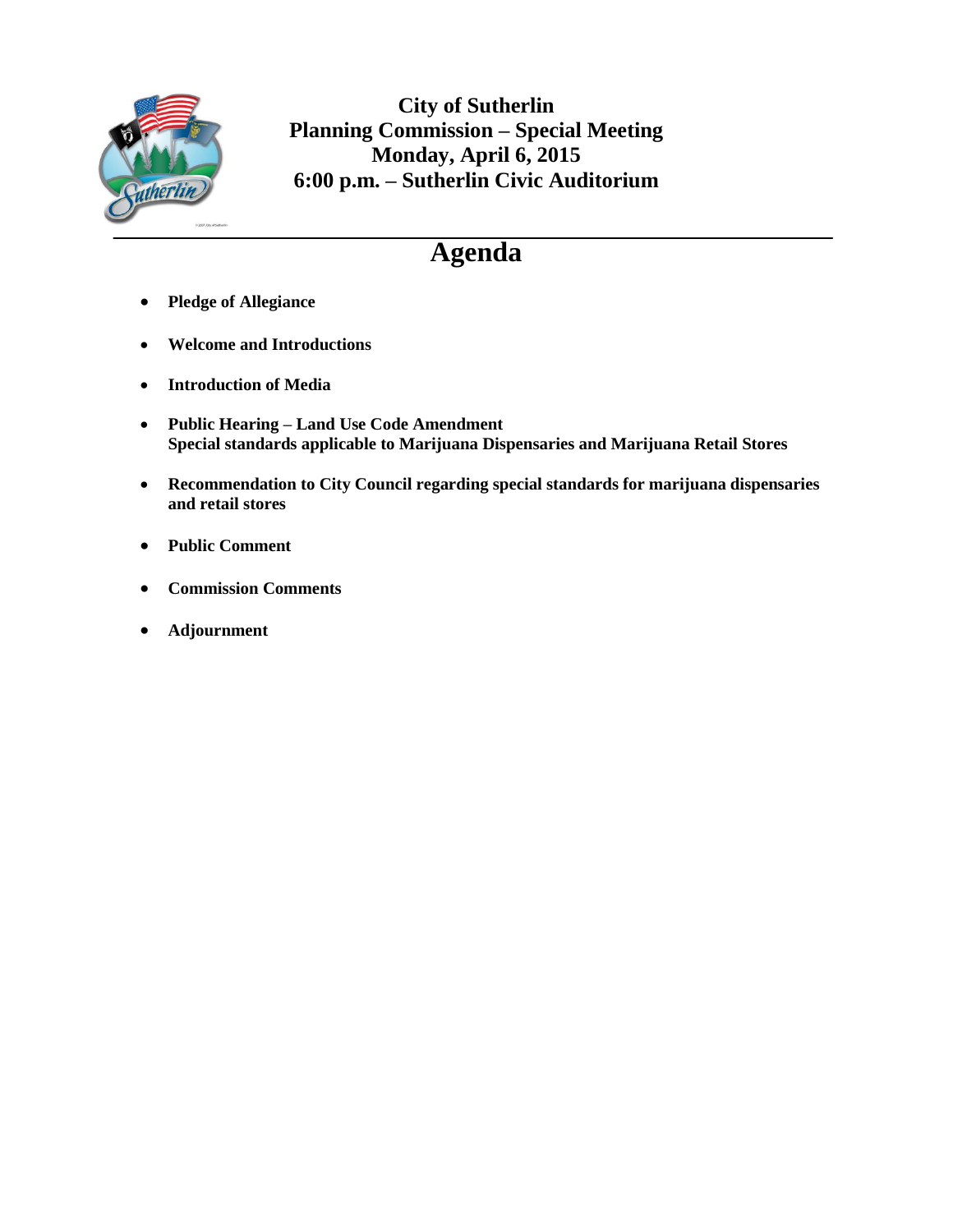| TO:             | <b>Sutherlin Planning Commission</b>                  |
|-----------------|-------------------------------------------------------|
| <b>FROM:</b>    | Vicki Luther, Director & Carole Connell, City Planner |
| DATE:           | March 31, 2015                                        |
| <b>SUBJECT:</b> | <b>Sutherlin Development Code Text Amendments</b>     |

**File:** Marijuana Dispensary Code Provisions

Proposed Sutherlin Development Code amendments establishing medical and retail marijuana dispensary definitions and regulations

#### **This matter is scheduled for a public hearing at the Sutherlin Civic Auditorium on April 6, 2015 before the Sutherlin Planning Commission at 6pm**

#### **I. EXECUTIVE SUMMARY**

Current law requires Planning Commission consideration and City Council approval of any amendment to the Sutherlin Development Code (SDC). The City of Sutherlin is proposing to make code amendments as follows:

Proposed Amendments:

1. SDC Section 1.3 Definitions of Title 16 of the Sutherlin Municipal Code is amended to add the following definitions:

**Medical Marijuana Dispensary –** Any facility or operation designed, intended or used for purposes of delivering, dispensing, or transferring marijuana to Oregon Medical Marijuana Registry Identification Card holders pursuant to ORS 475.300-475.346.

**Marijuana Retail Store –** Any facility or operation designed, intended or used for purposes of selling marijuana items to a consumer.

**Preschool** – An educational program for children five years old or younger, where the children are enrolled on a regular basis and are typically in attendance for no more than four hours per day.

2. SDC Commercial Districts Table 2.3.110 – Permitted Uses of Title 16 of the Sutherlin Municipal Code is amended to add the following use and to the commercial category of uses:

| <b>Commercial</b>                                            | $\blacksquare$<br>л.     | $\sim$<br>-<br>. .<br>ັ |
|--------------------------------------------------------------|--------------------------|-------------------------|
| $\ddot{\phantom{a}}$<br>dispensary<br>r11uana<br><b>Mali</b> | $\overline{\phantom{a}}$ | ້                       |

3. A new SDC subsection 2.3.140 to specify special standards ("S") applicable to a Medical Marijuana Dispensary and a Marijuana Retail Store is added to Title 16 of the Sutherlin Municipal Code specifying as follows: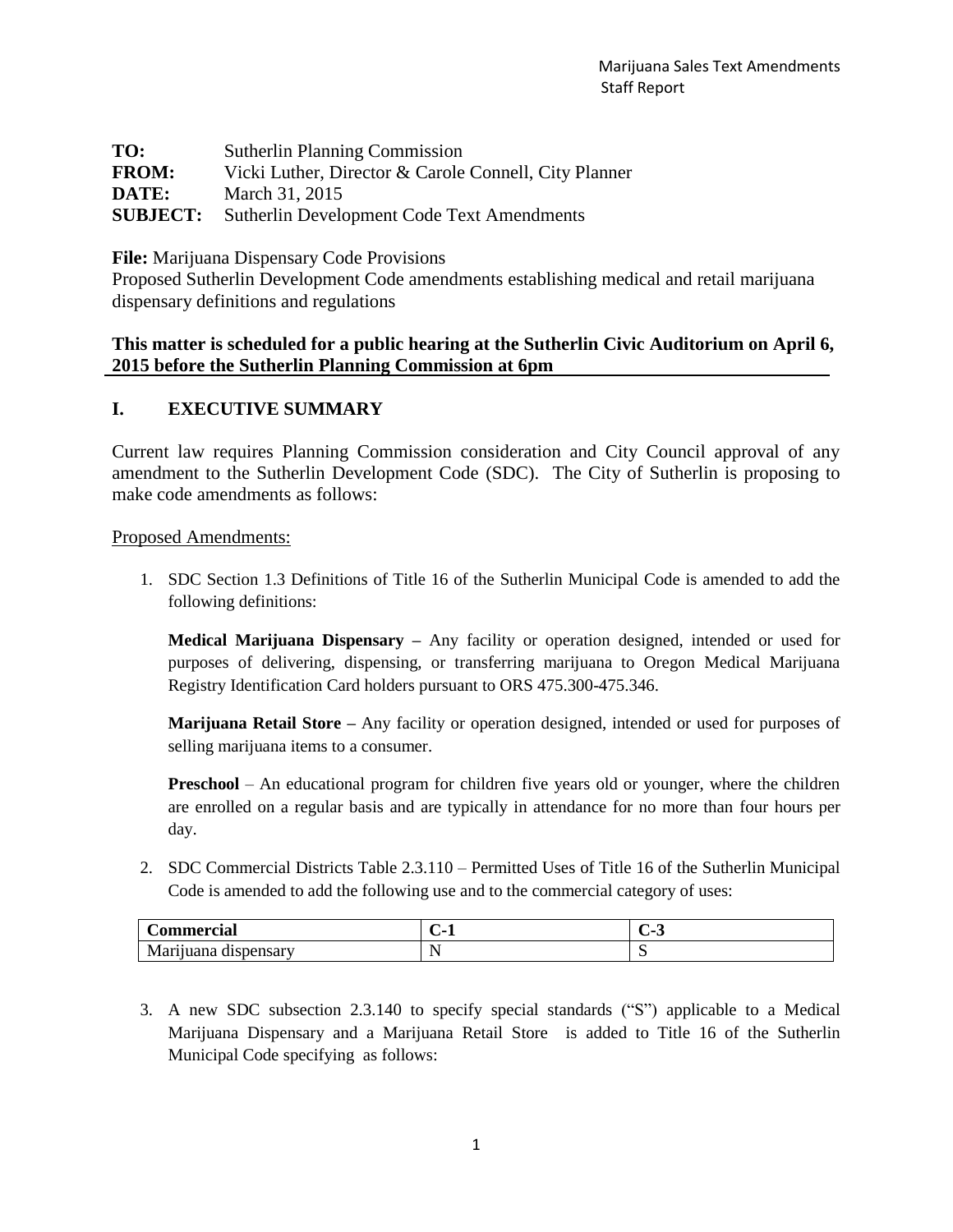**2.3.140 Medical Marijuana Dispensary or Marijuana Retail Store.** A marijuana dispensary may not be located within 1000 feet of another marijuana dispensary nor within 1,000 feet of real property of a public or private elementary, secondary or career school, child care center or family child care provider, or a preschool. In addition, a marijuana dispensary may not be located within 1000 feet of a property zoned residential or otherwise lawfully used for residential purposes. The maximum hours of operation for the facility shall be 7:00 a.m. through 10:00 p.m. No mobile facility or services shall be authorized. The facility shall comply with all applicable parking, setback, signage and other property development standards of the C-3 Zone. In addition, the State of Oregon must license a marijuana dispensary before it may operate in Sutherlin and the dispensary owner or operator must maintain the license throughout its operation.

**REQUESTED ACTION -** Based on the findings in this report, city staff recommends that the Planning Commission find the Development Code amendments satisfy the approval criteria for the proposed land use actions and recommend approval of the amendments, or as they may be modified at the hearings.

#### **II. GENERAL INFORMATION**

The City Council directed city staff to initiate the proposed amendment after discussions and conclusions that the amendments would be necessary and beneficial to the city.

**Applicant:** City of Sutherlin **Subject Property:** Legislative – C-3 Zone

#### **III. PROCEDURES**

#### Purpose of the Amendments:

In accordance with Oregon law, Sutherlin adopted a moratorium on medical marijuana facilities (dispensaries) that will expire on May 1, 2015. Beginning in January 2016, Oregon law will permit the sale of marijuana for recreational purposes in addition to medical purposes. Sutherlin may lawfully impose regulations on both medical and recreational marijuana sales.

Process: A decision must be reached by applying text amendment approval criteria in the City's Development Code. Before the Sutherlin Planning Commission can make a formal recommendation to the City Council concerning this request, a legislative public hearing must be held in which the Planning Commission reviews a staff report, takes written and oral testimony, considers the facts, applies the appropriate criteria and adopts Findings of Fact which justify its decision and recommendation.

After the public hearing, the Planning Commission must make a recommendation to the City Council and the Council will consider the Commission's recommendation, hold a public hearing, and make a decision to grant, amend or deny the request. Final action is Council adoption of an ordinance to amend the Development Code.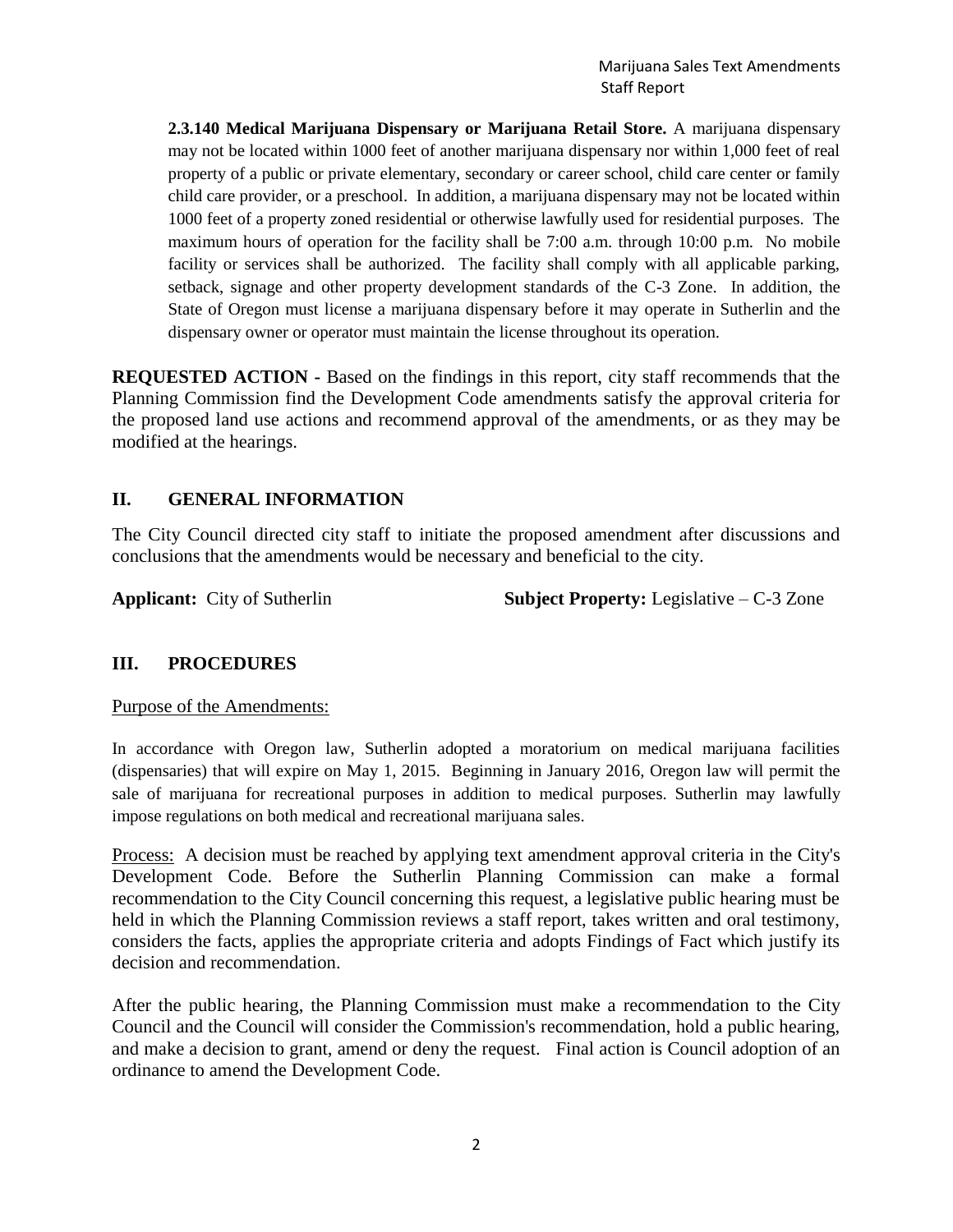#### **IV. DECISION CRITERIA AND FINDINGS**

State statute requires that proposed amendments to Sutherlin's Development Code be consistent with the Statewide Planning Goals. The legislative amendment is processed as a Type IV procedure per Development Code Section 4.2.150. Section 4.11 of the code (*Amendments to the Sutherlin Code and Land Use Plans*) provides specific local criteria for approving a plan amendment and zone change. The requested amendments to the Development Code are measured here against the applicable state and city planning goals, as well as all of the city text amendment criteria.

#### **CONSISTENCY WITH THE STATEWIDE PLANNING GOALS**

- **Goal 1: Citizen Involvement.** To provide for widespread citizen involvement in the planning process, and to allow citizens the opportunity to review and comment on proposed changes to comprehensive land use plans prior to any formal public hearing to consider the proposed changes.
- **Findings:** Since acknowledgement of the City's Comprehensive Plan, the City of Sutherlin has been responsible for ensuring continued citizen and agency involvement in planning matters and land use decisions. Therefore notice of the proposed amendments was sent to Douglas County and the Department of Land of Conservation and Development (DLCD) as required. DLCD has the right to comment on the proposal prior to City Council approval at a final hearing. Notice was published on the City web site. On March 18, 2015 notice was published in the *News-Review*, a local newspaper of general circulation. Written evidence relied on by the land use decision makers was available for public review at Sutherlin City Hall seven days prior to the first public hearing. Sutherlin has fulfilled its citizen involvement process through the city website, publication of a public hearing notice and contact information in the newspaper, and by facilitating informed public participation during the public hearing itself. In addition, the City's decision can be appealed to the Land Use Board of Appeal (LUBA).
- **Goal 2: Land Use Planning.** To establish a land use planning process and policy framework as a basis for all decisions and actions related to land use and to ensure a factual base for such decisions and actions.
- **Findings:** Sutherlin's acknowledged Comprehensive Plan and implementing ordinances provide a state-approved process for land use decision making, and a policy framework derived from a proper factual base. The City's Comprehensive Plan and implementing ordinances provide the local criteria by which the proposal is judged.

Due to existing medical marijuana statutes and a 2014 voter approved Measure 91 approving the recreational use, possession, production and sale of marijuana, the City of Sutherlin determined there was a need to regulate sale of the product. Property potentially affected by the text amendments include land zoned Community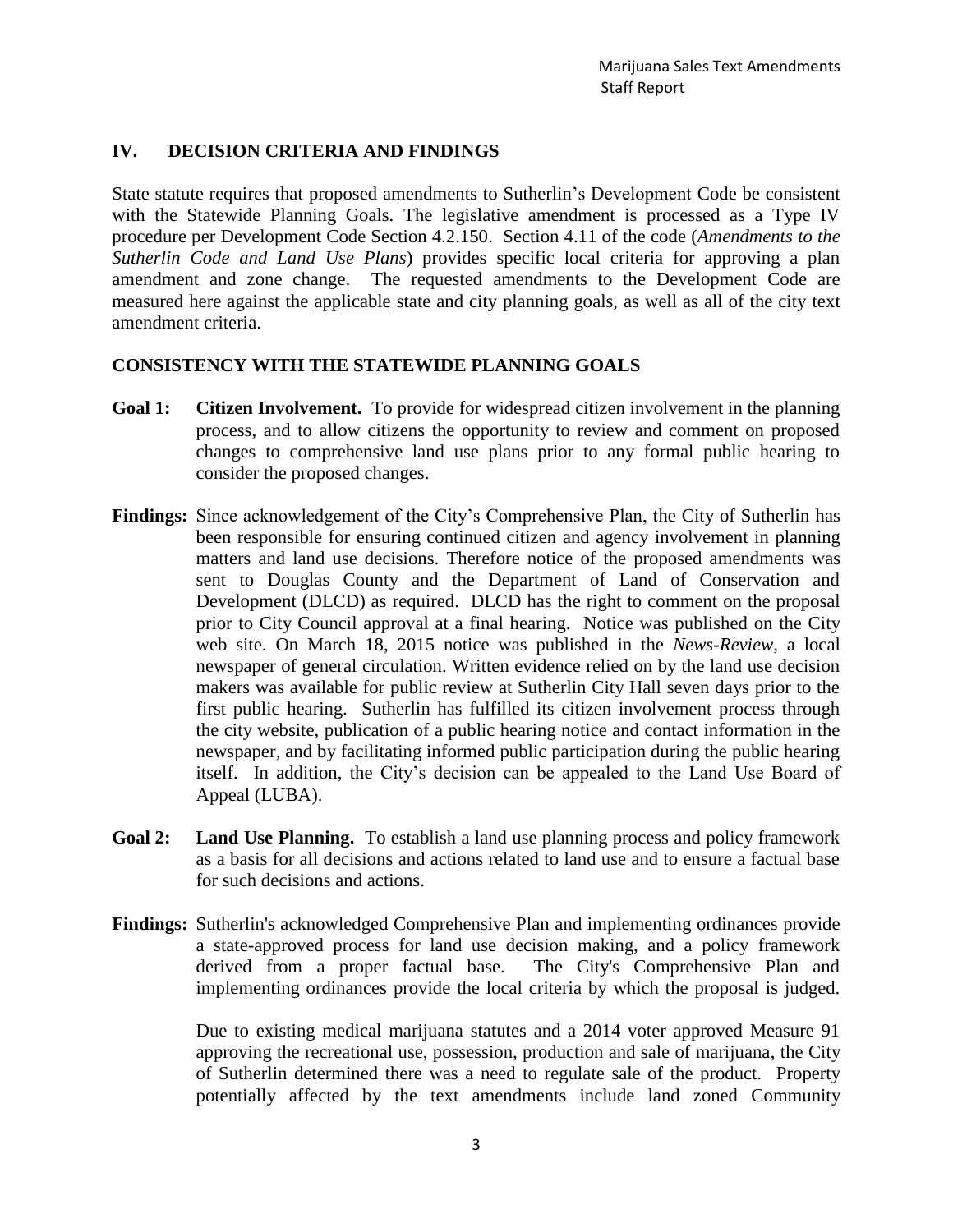Commercial C-3. The amendments to the code provide definitions, location and special standards and limitations for locating medical and retail marijuana dispensaries in the city and to implement state statutes.

- **Goal 9: Economy.** To provide for the economic needs of citizens of the State
- **Findings:** The amendment is relevant to state economic goals and policies. The creation of additional business entities that will provide a combination of employment and local shopping opportunities in the C-3 zone will expand employment opportunities in the City. Marijuana facilities were specifically not authorized in industrial zones to avert the potential reduction in land supply for manufacturing and other employment intensive land uses. The subject facilities were also not located in the Downtown Commercial C-1 zone because of its proximity to residential and school uses. The proposed amendments do not conflict with the goal to meet the economic needs of the citizens of the State.
- **Goal 12: Transportation.** To provide and encourage a safe, convenient, and economic transportation system
- **Findings:** The state Transportation Goal 12 is applied whenever considering plan, code and zone amendments. Specific transportation-related policies and development standards are also included within the Sutherlin Comprehensive Plan and land use ordinances to assure that the intent of the statewide transportation goal is implemented through the application of both state and local policies and standards at the time of development.

The intent of Goal 12 is also implemented by the State Transportation Planning Rule (OAR 660, Division 12). The OAR 660-12-060(1) requires that "amendments to functional plans, acknowledged comprehensive plans, and land use regulations which significantly affect a transportation facility shall assure that allowed land uses are consistent with the identified function, capacity, and level of service of the facility ".

In order to ensure that the proposed Development Code text amendments comply with the requirements of the Transportation Planning Rule, the City of Sutherlin has adopted the following standards for Plan amendment applications:

"(1) The applicant shall certify the proposed land use designations, densities or design standards are consistent with the function, capacity and performance standards for roads identified in the Sutherlin Transportation System Plan (TSP).

(a) The applicant shall cite the identified Comprehensive Plan function, capacity and performance standards of the road used for direct access and provide findings that the proposed amendment will be consistent with the TSP.

(b) The jurisdiction providing direct access (City, County or ODOT) may require the applicant to submit a Traffic Impact Study certified by a Traffic Engineer that supports the findings used to address  $§6.500.2.a(1)(a)$ ."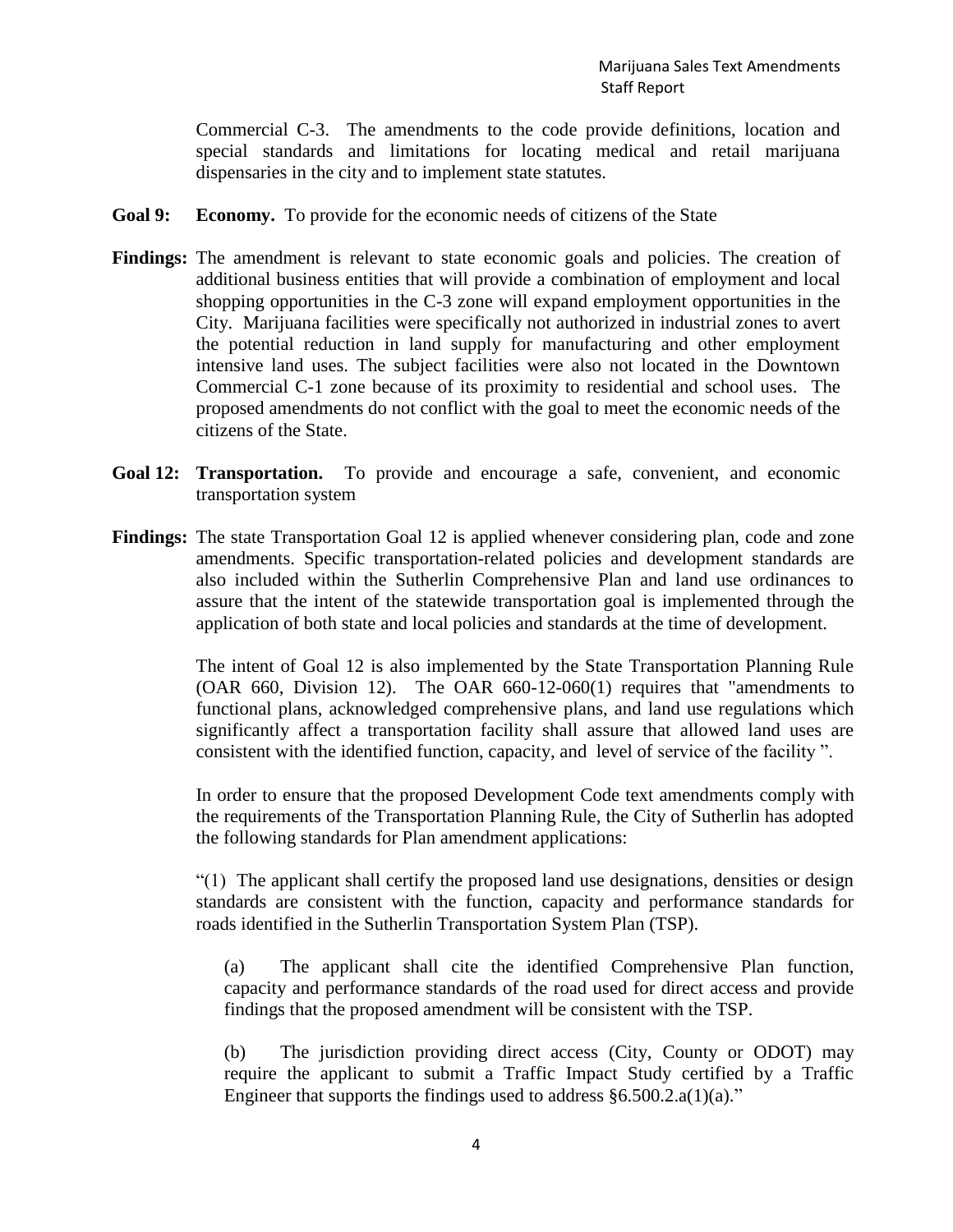**Findings:** The City finds that there is no zone map or plan designation changes, no density changes or street design changes associated with the proposed amendments that would alter projected traffic impacts. Further, the amendments do not involve new site specific development that would require a Traffic Impact Study. It is presumed that the traffic generated from said facilities will be similar to retail use which is already permitted in the C-3 zone and accounted for in the TSP traffic projections.

The City finds that the code amendments will not cause a change in the existing level of service to any city, county or state street. The requested amendments do not conflict with the requirements of Goal 12 and the TPR.

#### **COMPLIANCE WITH THE CITY OF SUTHERLIN DEVELOPMENT CODE AND LAND USE PLANS**

**Amendment Approval Criteria:** Section 4.11.110 C of the Sutherlin Development Code provides the following criteria for approval:

*"The planning commission's recommendation and the city council's decision shall be based on the following approval criteria":*

*Criteria 1: For a proposed amendment to the city's development code, the proposed amendment is consistent with applicable provisions of the comprehensive plan, including inventory documents and facility plans incorporated therein.*

**Findings:** The proposed amendments add marijuana related definitions and allow a marijuana dispensary or retail store in the C-3 Commercial Zone. Findings assuring compliance with statewide planning goals are addressed in the previous section of this document. Compliance with the relevant City Plan policies, inventory documents and facility plans are addressed as follows:

A. City Economic Goal Compliance

Comp Plan Economic Policy # 3: *The city shall promote industrial and commercial development with local capital, entrepreneurial skills, and skills of the resident labor force while continuing to attract outside investments.*

Comp Plan Policy #: *The city shall ensure that adequate land areas are designated for development of regional and community retail trade and services.*

**Findings:** The above policies support the proposed amendments. The purpose of the proposed amendment to the definitions and C-3 zone is to define and provide opportunities for the sale of marijuana in compliance with state law and the regulations of a controlled substance. As proposed the amendments restrict said facilities from locating in close proximity to schools and residential areas with large populations of minors.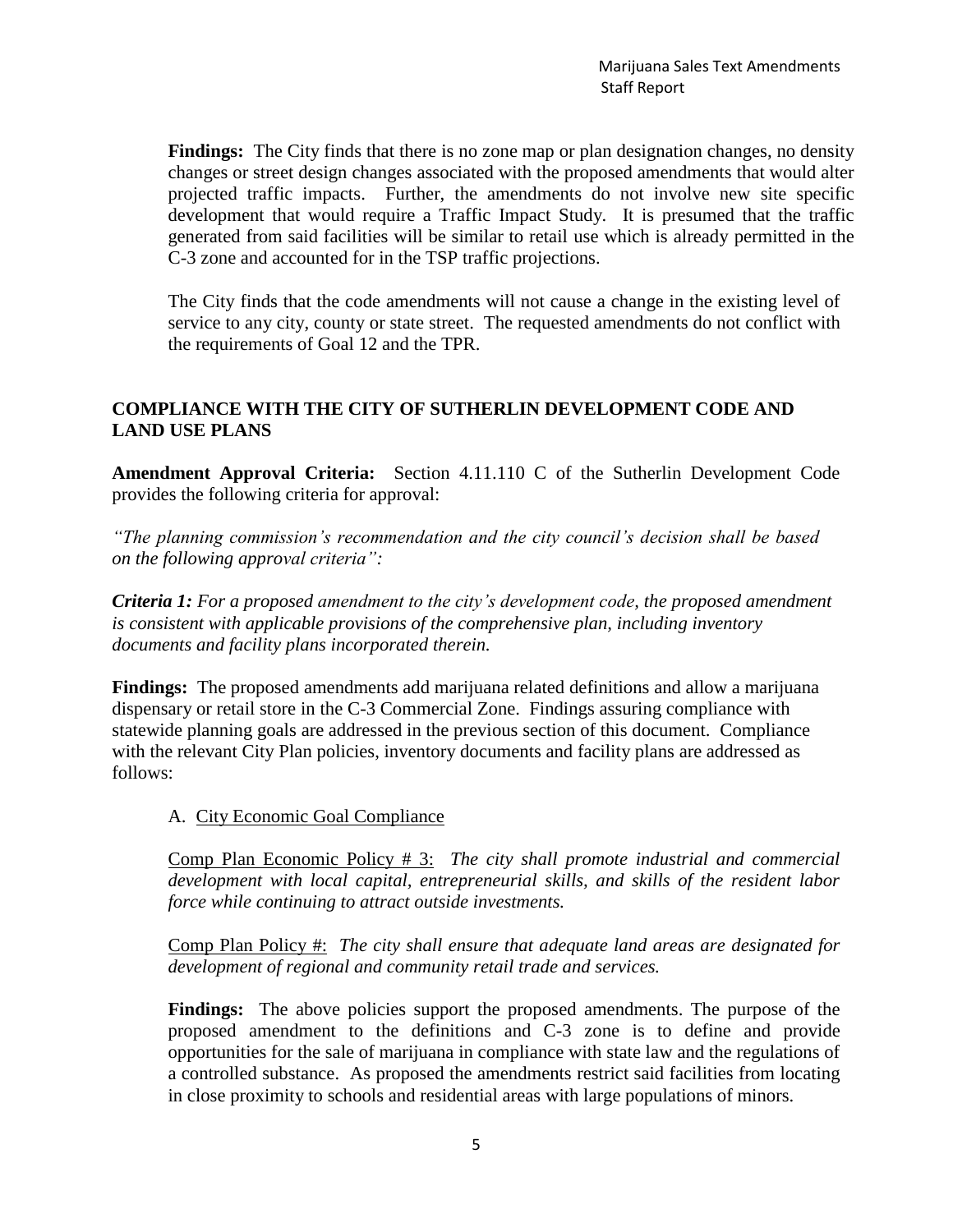B. Transportation Plan Conformance

The Comprehensive Plan policies related to transportation are in the Sutherlin Transportation System Plan (TSP).

Findings: The amendments do not involve new, site specific development that would require a Traffic Impact Study. It is presumed that the traffic generated from said facilities will be similar to small retail uses already permitted in the C-3 zone. The City finds that the code amendments will not cause a change in the existing level of service to any city, county or state street. The requested amendments do not conflict with the requirements of the Sutherlin TSP.

*Criteria 2: For a proposed amendment to a land use plan text the amendment must be consistent with the applicable statewide planning goals and city comprehensive plan including inventory documents and facility plans incorporated herein.*

Findings: The subject amendments do not include an amendment to the Sutherlin Comprehensive Plan text therefore, this criterion is not applicable.

#### **V. CONCLUSION**

The City finds the subject amendments are desirable, appropriate and in compliance with city and state planning policies, rules and plans.

#### **VI. ACTION ALTERNATIVES**

- 1. Close the public hearing, deliberate and pass a motion to **recommend approval** of the proposed marijuana-related amendments to the Sutherlin Development Code.
- 2. Pass a motion to **continue the public hearing** to a specified date and time, or to close the public hearing and to leave the record open to a specified date and time for submittal of additional evidence and rebuttal.
- 3. Close the public hearing, deliberate and pass a motion to **recommend denial** of the proposed marijuana-related amendments on the grounds that the proposal does not satisfy the applicable approval criteria.

#### **VII. EXHIBITS**

- A. DLCD Notice of Proposed Amendment.
- B. Planning Commission & City Council Public Hearing notice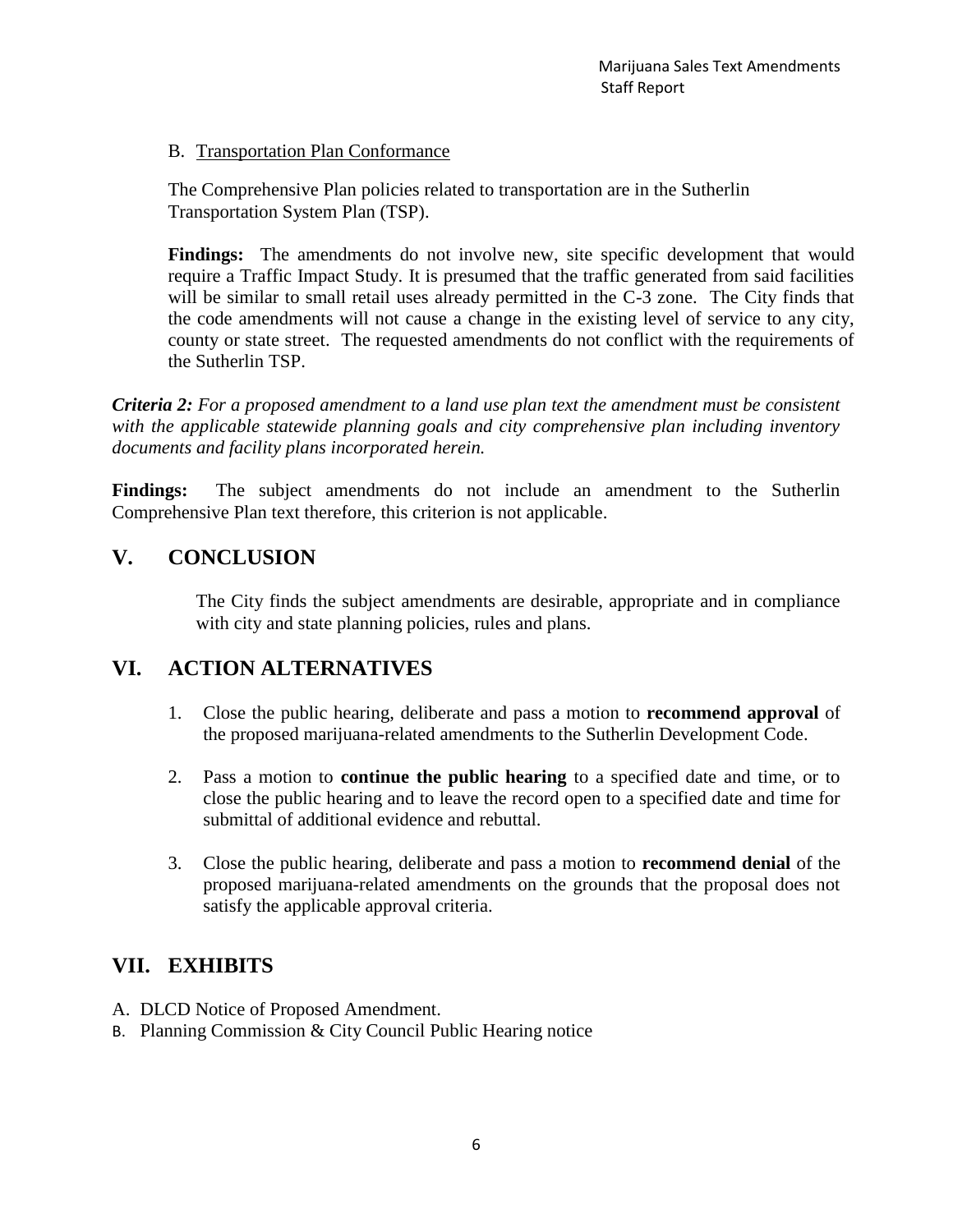

#### **DLCD FORM 1 NOTICE OF A PROPOSED CHANGE FOR DLCD USE TO A COMPREHENSIVE PLAN OR File No.: LAND USE REGULATION** Received:

Local governments are required to send notice of a proposed change to a comprehensive plan or land use regulation **at least 35 days before the first evidentiary hearing**. (*See* [OAR 660-018-0020](http://arcweb.sos.state.or.us/pages/rules/oars_600/oar_660/660_018.html) for a post-acknowledgment plan amendment and [OAR 660-025-0080](http://arcweb.sos.state.or.us/pages/rules/oars_600/oar_660/660_025.html) for a periodic review task). The rules require that the notice include a completed copy of this form.

Jurisdiction: **City of Sutherlin**

#### Local file no.: **ZBEH-TA-2015-01**

Please check the type of change that best describes the proposal:

- **Urban growth boundary (UGB) amendment** including more than 50 acres, by a city with a population greater than 2,500 within the UGB
- **UGB amendment** over 100 acres by a metropolitan service district
- **Urban reserve designation,** or amendment including over 50 acres, by a city with a population greater than 2,500 within the UGB

**Periodic review task** – Task no.:

 $\boxtimes$  **Any other change** to a comp plan or land use regulation (*e.g.*, a post-acknowledgement plan amendment)

Local contact person (name and title): David Doughman, City Attorney Phone: 503-226-7191 E-mail: david@gov-law.com

Street address: 1750 SW Harbor Way, #380 City: Portland Zip: 97201-

**Briefly summarize the proposal** in plain language. Please identify all chapters of the plan or code proposed for amendment (maximum 500 characters):

**The city is amending its development code to impose land use restrictions on marijuana dispensaries. A staff report will be available a week before the first hearing and interested persons may obtain a copy from the city recorder. THE DATE OF THE HEARING HAS BEEN CHANGED FROM APRIL 1 TO APRIL 6.**

Date of first evidentiary hearing: 04/06/2015 Date of final hearing: 04/06/2015

 $\boxtimes$ This is a revision to a previously submitted notice. Date of previous submittal: 02/25/2015

Check all that apply:

| $\Box$ Comprehensive Plan text amendment(s)                                                  |             |             |    |  |  |
|----------------------------------------------------------------------------------------------|-------------|-------------|----|--|--|
| Comprehensive Plan map amendment(s) –                                                        |             | Change from | to |  |  |
|                                                                                              |             | Change from | to |  |  |
| $\boxtimes$ New or amended land use regulation                                               |             |             |    |  |  |
| $\Box$ Zoning map amendment(s) – Change from                                                 |             | to          |    |  |  |
|                                                                                              | Change from | to          |    |  |  |
| $\Box$ An exception to a statewide planning goal is proposed – goal(s) subject to exception: |             |             |    |  |  |
| $\Box$ Acres affected by map amendment:                                                      |             |             |    |  |  |
| Location of property, if applicable (site address and T, R, Sec., TL): N/A                   |             |             |    |  |  |

List affected state or federal agencies, local governments and special districts: N/A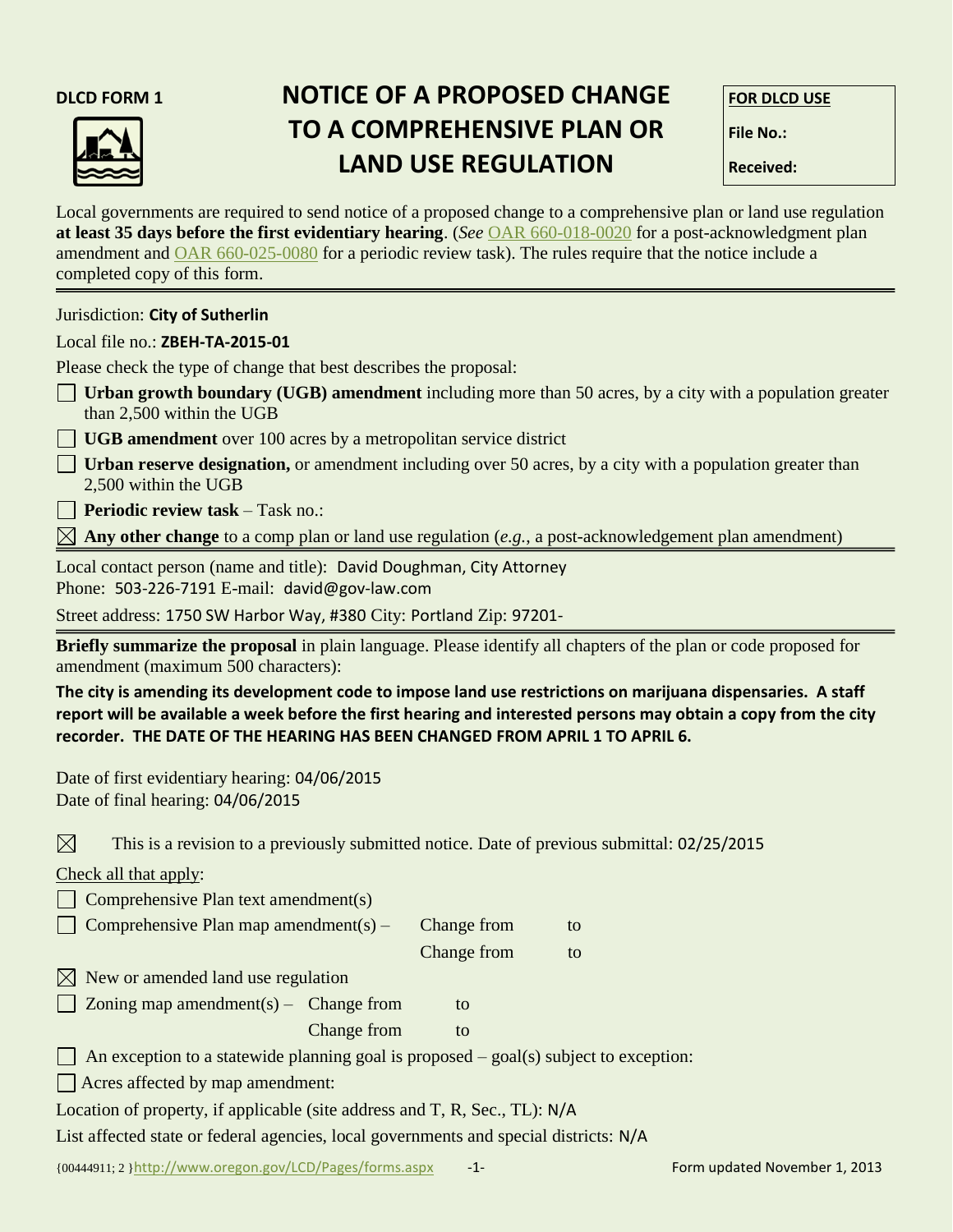#### **NOTICE OF A PROPOSED CHANGE – SUBMITTAL INSTRUCTIONS**

1. Except under certain circumstances,<sup>1</sup> proposed amendments must be submitted to DLCD's Salem office at least 35 days before the first evidentiary hearing on the proposal. The 35 days begins the day of the postmark if mailed, or, if submitted by means other than US Postal Service, on the day DLCD receives the proposal in its Salem office. **DLCD will not confirm receipt of a Notice of a Proposed Change unless requested.**

2. A Notice of a Proposed Change must be submitted by a local government (city, county, or metropolitan service district). DLCD will not accept a Notice of a Proposed Change submitted by an individual or private firm or organization.

3. **Hard-copy submittal:** When submitting a Notice of a Proposed Change on paper, via the US Postal Service or hand-delivery, print a completed copy of this Form 1 on light green paper if available. Submit **one copy** of the proposed change, including this form and other required materials to:

Attention: Plan Amendment Specialist Dept. of Land Conservation and Development 635 Capitol Street NE, Suite 150 Salem, OR 97301-2540

This form is available here: <http://www.oregon.gov/LCD/forms.shtml>

4. **Electronic submittals** of up to 20MB may be sent via e-mail. Address e-mails to [plan.amendments@](mailto:plan.amendments@state.or.us)  [state.or.us](mailto:plan.amendments@state.or.us) with the subject line "Notice of Proposed Amendment."

Submittals may also be uploaded to DLCD's FTP site at

[http://www.oregon.gov/LCD/Pages/papa\\_submittal.asp](http://www.oregon.gov/LCD/Pages/papa_submittal.aspx) [x.](http://www.oregon.gov/LCD/Pages/papa_submittal.aspx)

E-mails with attachments that exceed 20MB will not be received, and therefore FTP must be used for these electronic submittals. **The FTP site must be used for all .zip files** regardless of size. The maximum file size for uploading via FTP is 150MB.

Include this Form 1 as the first pages of a combined file or as a separate file.

5. **File format:** When submitting a Notice of a Proposed Change via e-mail or FTP, or on a digital disc, attach all materials in one of the following formats: Adobe .pdf (preferred); Microsoft Office (for example, Word .doc or docx or Excel .xls or xlsx); or ESRI .mxd, .gdb, or .mpk. For other file formats, please contact the plan amendment specialist at 503 934-0017 or [plan.amendments@state.or.us.](mailto:plan.amendments@state.or.us)

6. **Text:** Submittal of a Notice of a Proposed Change for a comprehensive plan or land use regulation text amendment must include the text of the amendment and any other information necessary to advise DLCD of the effect of the proposal. "Text" means the specific language proposed to be amended, added to, or deleted from the currently acknowledged plan or land use regulation. A general description of the proposal is not adequate. The notice may be deemed incomplete without this documentation.

7. **Staff report:** Attach any staff report on the proposed change or information that describes when the staff report will be available and how a copy may be obtained.

8. **Local hearing notice:** Attach the notice or a draft of the notice required under ORS 197.763 regarding a quasi-judicial land use hearing, if applicable.

9. **Maps:** Submittal of a proposed map amendment must include a map of the affected area showing existing and proposed plan and zone designations. A paper map must be legible if printed on  $8\frac{1}{2}$ " x 11" paper. Include text regarding background, justification for the change, and the application if there was one accepted by the local government. A map by itself is not a complete notice.

10. **Goal exceptions:** Submittal of proposed amendments that involve a goal exception must include the proposed language of the exception.

 $1660 - 018 - 0022$  provides:

<sup>(1)</sup> When a local government determines that no goals, commission rules, or land use statutes apply to a particular proposed change, the notice of a proposed change is not required [a notice of adoption is still required, however]; and

<sup>(2)</sup> If a local government determines that emergency circumstances beyond the control of the local government require expedited review such that the local government cannot submit the proposed change consistent with the 35-day deadline, the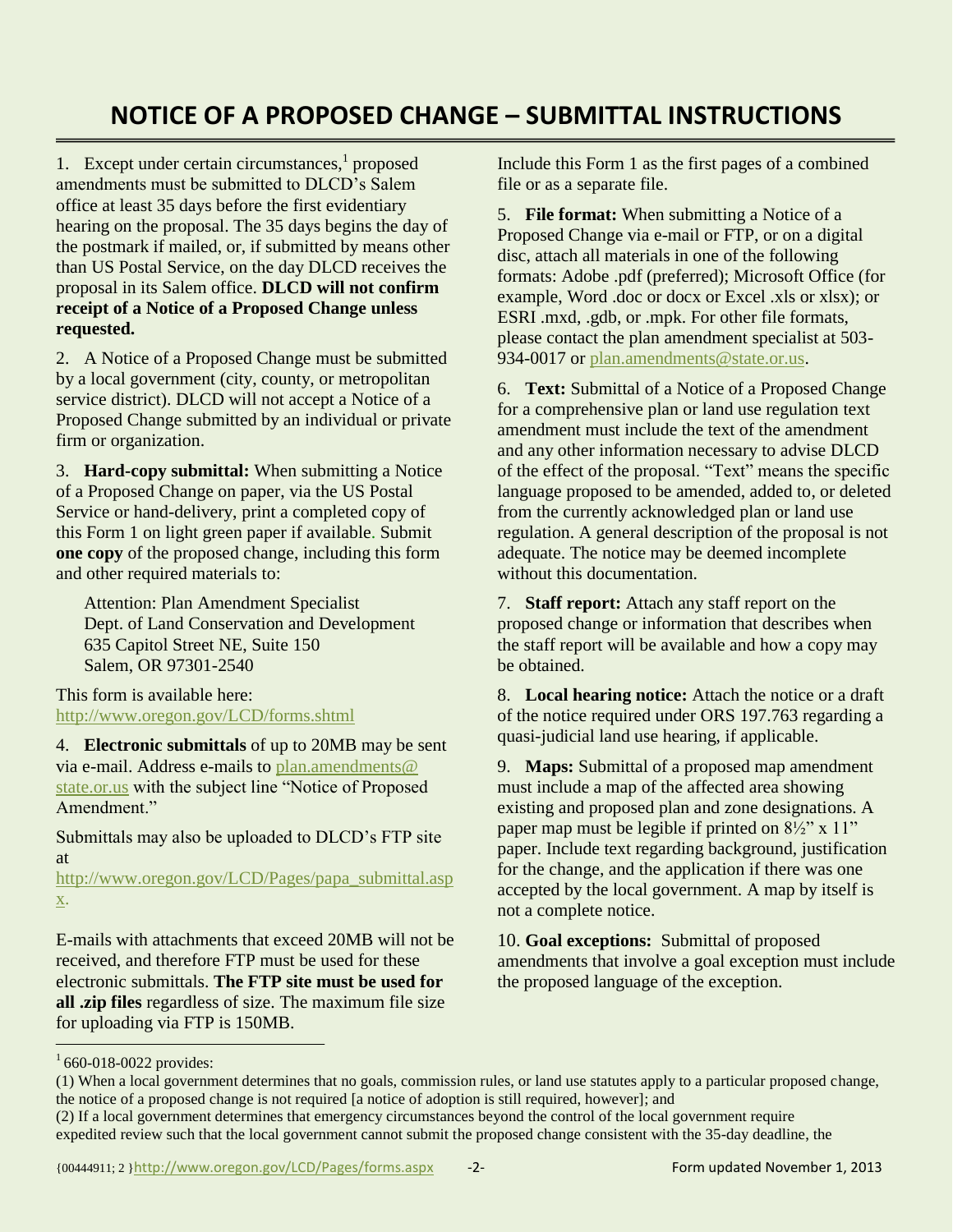local government may submit the proposed change to the department as soon as practicable. The submittal must include a description of the emergency circumstances.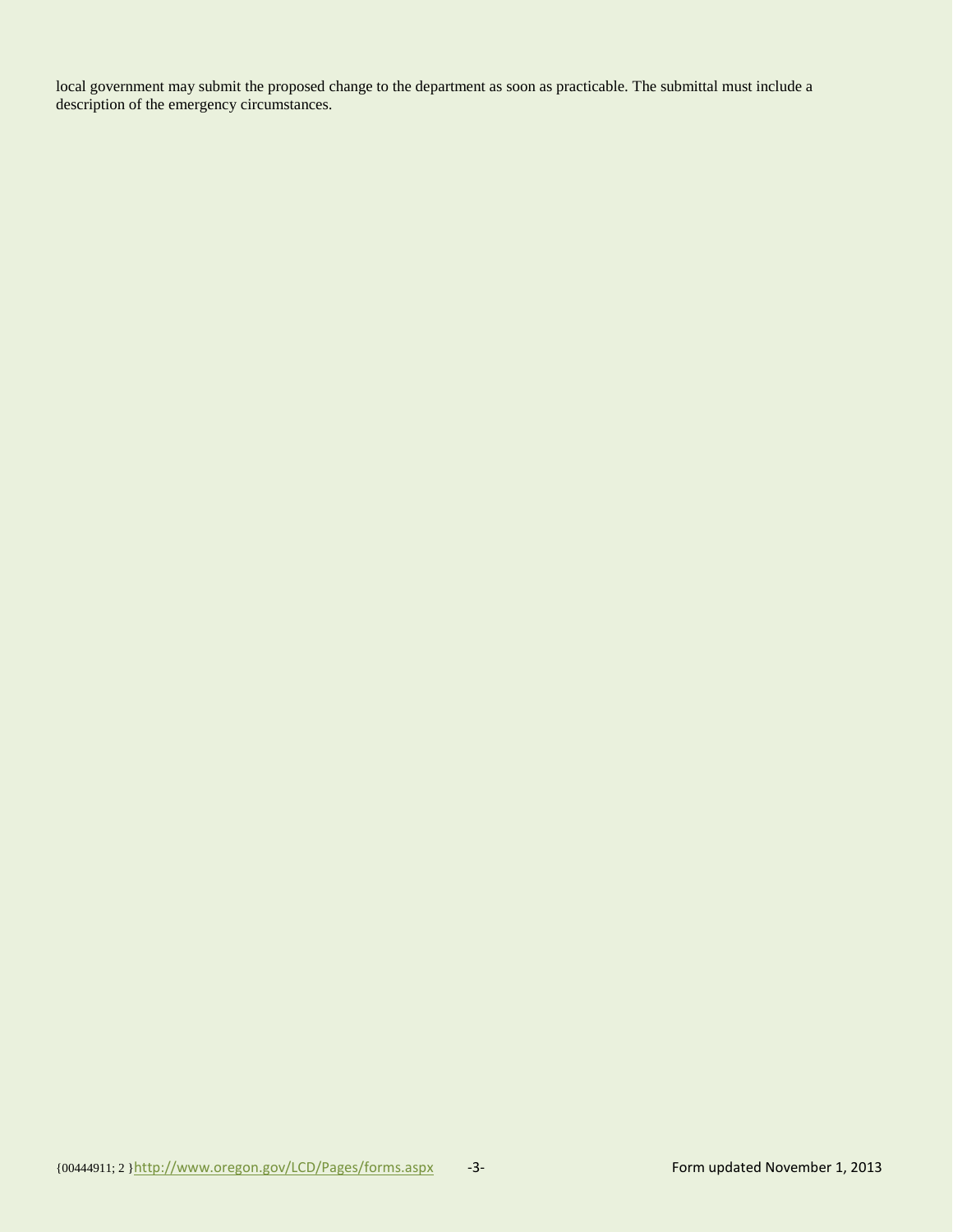**If you have any questions** or would like assistance, please contact your DLCD regional representative or the DLCD Salem office at 503-934-0017 or e-mail [plan.amendments@state.or.us.](mailto:plan.amendments@state.or.us)

#### **Notice checklist. Include all that apply:**

- $\boxtimes$  Completed Form 1
- $\boxtimes$  The text of the amendment (e.g., plan or code text changes, exception findings, justification for change)
- $\boxtimes$  Any staff report on the proposed change or information that describes when the staff report will be available and how a copy may be obtained
- $\Box$  A map of the affected area showing existing and proposed plan and zone designations
- $\Box$  A copy of the notice or a draft of the notice regarding a quasi-judicial land use hearing, if applicable
- $\Box$  Any other information necessary to advise DLCD of the effect of the proposal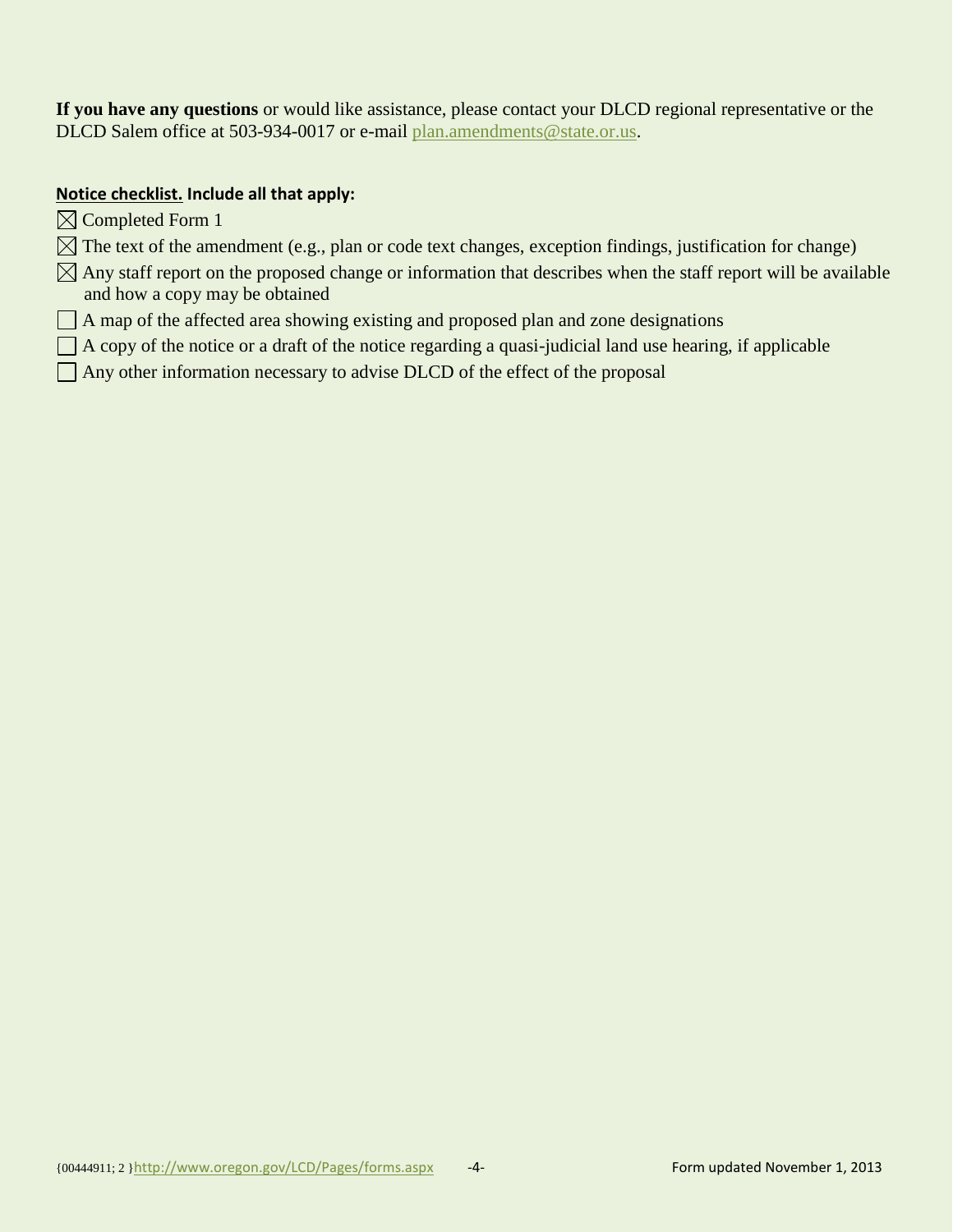Affidavit of Publication

# The Mews-Review

cregon Roseburg,

ES ROTE

ISSUED DAILY EXCEPT MONDAY

## SIALE OF OREGON STATE OF OREGON

S.

pe e a ave

 $\sigma f$ The News-Review, a newspaper of general circulation, as defined by ORS 193.010 and 193.020; printed and published at Roseburg in the aforesaid county and I, SAM HOLLENBECK, being first duly sworn, depose and say that I am the Business Manager, state; that the

#2104 Legal Notice of

Marijuana Code Provisions Hearing

copy of which is hereto annexed, was a printed

successive and consecutive days in the following published in the entire issue of said newspaper for 1 issue:

March 18, 2015

The fee actually charged by such newspaper for such publication is \$183.20.

Dooy (Holledak

Subscribed and sworn to before me this 18<sup>th</sup> day of

pualitying parties in support<br>parties in conconce of the part<br>parties in coposition will<br>be head assets the of an<br>coposition assets in the mea

p p ubic chearing<br>1009 presentation<br>11 reportancesen<br>11 p o IV of Suther

March<sub>s</sub>/2015. Ž

Notary Public of Oregon

o E O T 0 5 5 0<br>E O O T D O O<br>F T E O F V D P

 $\ddot{i}$ 

on electric<br>Procedure<br>Pedeutric

ECOMMUNICATIO<br>Simarassection

 $22021$ 

**ILOTTE ALLEN**<br>BLIC-OREGON LYDIA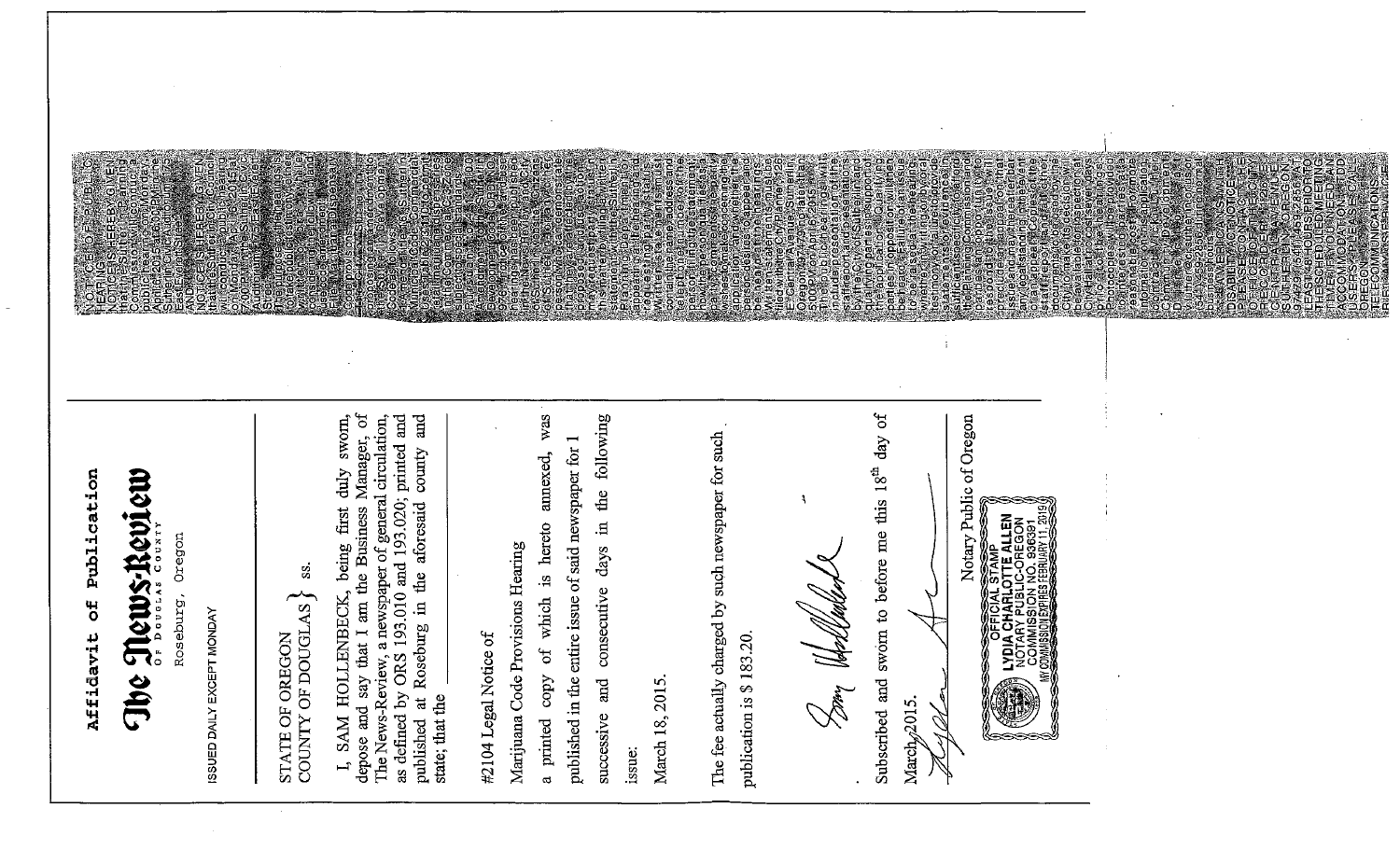March 31, 2015

To: Vicki Luther, Community Development Director From: Carole Connell, City Planner

#### **Purpose and Summary of Marijuana Amendments**

The State of Oregon, functioning through the State Legislature's adoption of Senate Bill 1531 in March of 2014, directed that medical marijuana facilities (MMJ) shall be permitted in communities throughout Oregon, established the terms and conditions for such placement, and delegated rule making and administrative authority for the program to the Oregon Health Division. Immediately following the initial adoption, the legislature provided for local governments a process to adopt a moratorium on placement for up to one year. The City declared a moratorium on medical marijuana facilities until May 1, 2015.

As the moratorium deadline comes to an end the City has three options:

- 1. To prohibit such uses based on the provisions of the zoning code that require all businesses to be in compliance with state, federal and local laws, a position that is litigating now in other communities; or
- 2. Allowing the facilities to be placed where directed by the state law; or
- 3. Enacting local provisions to regulate time, place and manner for such sales.

During the period of the moratorium, Oregon voters adopted Ballot Measure 91 in November of 2014. The measure provides for the recreational sale, possession, growing and use of marijuana, and also enabled facilities that may be placed in communities for the sale of the products.

The City is faced with a basic policy decision on whether or not to proceed in developing "time, place and manner" regulations for the industry, resolving conflicts with existing code provisions for business licensing, and specifically designating the land use code provisions that will be applicable to the four types of defined marijuana businesses and licenses in the measure including retail, wholesale, processing, and production.

In each case, the City may elect to establish standards that exceed those contained in the measures, if there are findings based on nuisance law that this business will be more disruptive, has the potential to create issues, or may require additional regulation due to the nature and character of the clients or the basic business. The OLCC will be developing regulations around producing (growing), processing and wholesaling of marijuana in months ahead. The City has determined they can wait for those and other rules adopted by the state before proceeding beyond the development of zoning standards for medical and recreational sales.